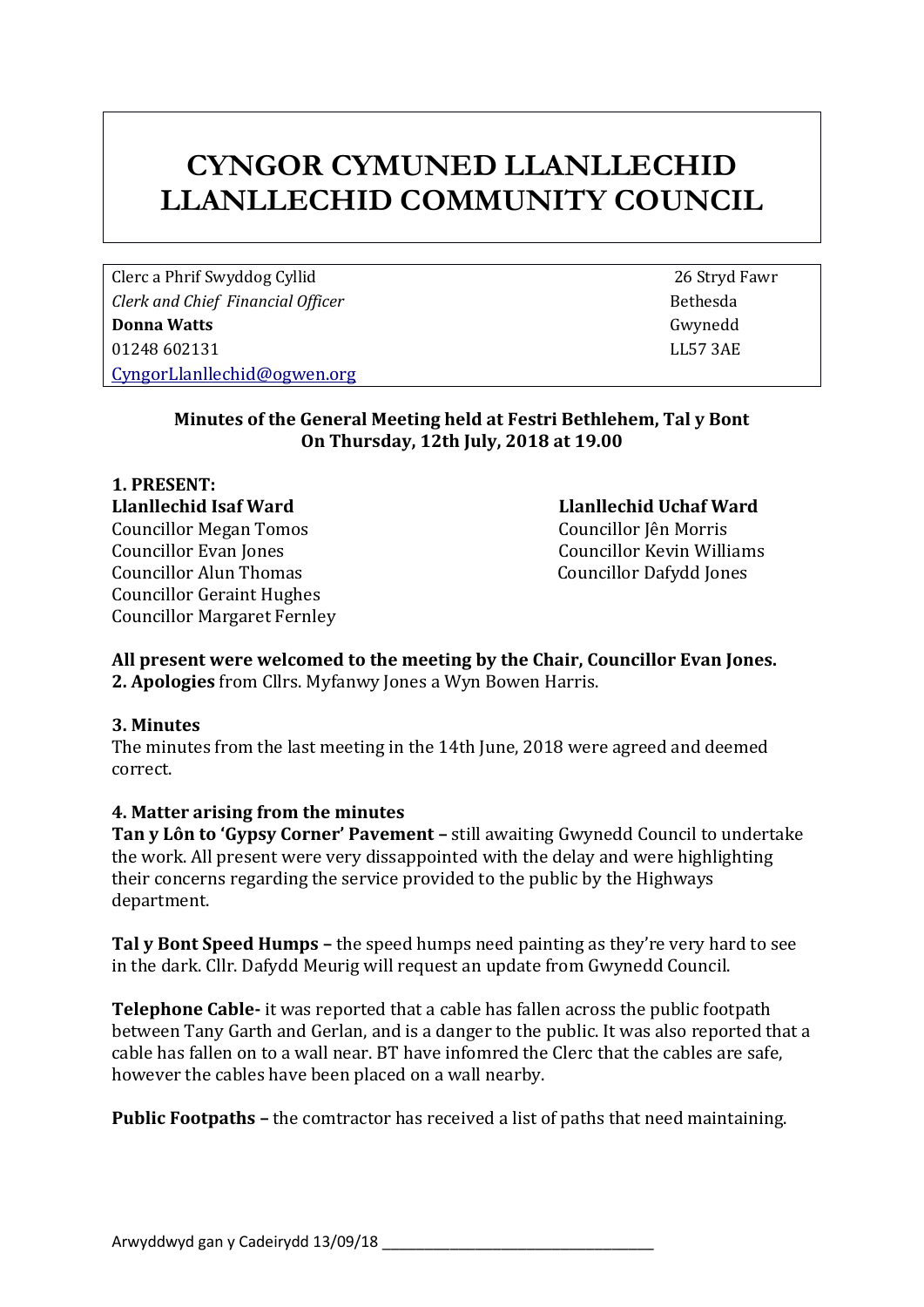# **5. Payments**

| Following payments were authorised: |         |
|-------------------------------------|---------|
| ROSPA – Talybont Playing Field      | £79.80  |
| Talybont Grass Cutting              | £192.66 |

# **6. Correspondence**

**Submitted –** Annual Safety Report on the equipment at Talybont Playing Field. One item requiring attention. The Clerk to request any paperwork/guarantee from the community group.

**Submitted** – email by Un Llais Cymru – Standing Orders 2018 template- most recent orders will require adopting.

**Submitted –** email from Snowdonia National Park – an evening will be held in October with the Community and Town Councils. Cllrs. Kevin Williams, Alun Thomas a Dafydd Jones will be attending.

**Submitted-** letter from Sian Gwenllian – a reply to our letter regarding the situation on the Carneddau.

# **7. Reports from representatives**

**Partneriaeth Ogwen –** all received the written report regarding the Partneriaeth's projects.

**Croeso Menai –** No one was able to attend.

# **8. The Mountain**

The following was discussed:

**8.1** Advice is required from the Panel regarding the situation on the Carneddau **8.2** Is it possible to add a new rule to the Mountain Rules regarding an additional fee for bringing unmarked lambs from the mountain.

**8.3** A written update is required from the National Trust regarding the situation. **8.4** All were dissappointed that no reply has been received from the National Park regarding the mountain situation.

# **9. Planning Decisions:**

# **NP3/21/42/B**

Marlow, Llanllechid Demolition of a part of the current extension, and construction of a new extension. **Decision** – Permitted, with conditions.

# **C18/0395/21/LL**

Spinnies, Aber Ogwen, Bangor Construct a Bird watching hut and a footpath. **Decision-** All consultations completed.

# **Planning Applications:**

**C18/0557/21/LL** 1 Cap Coch, Tyddyn Cottage, Talybont, Bangor Construction of two-storey side extension along with extending the current dormer window. **Decision –** No objections.